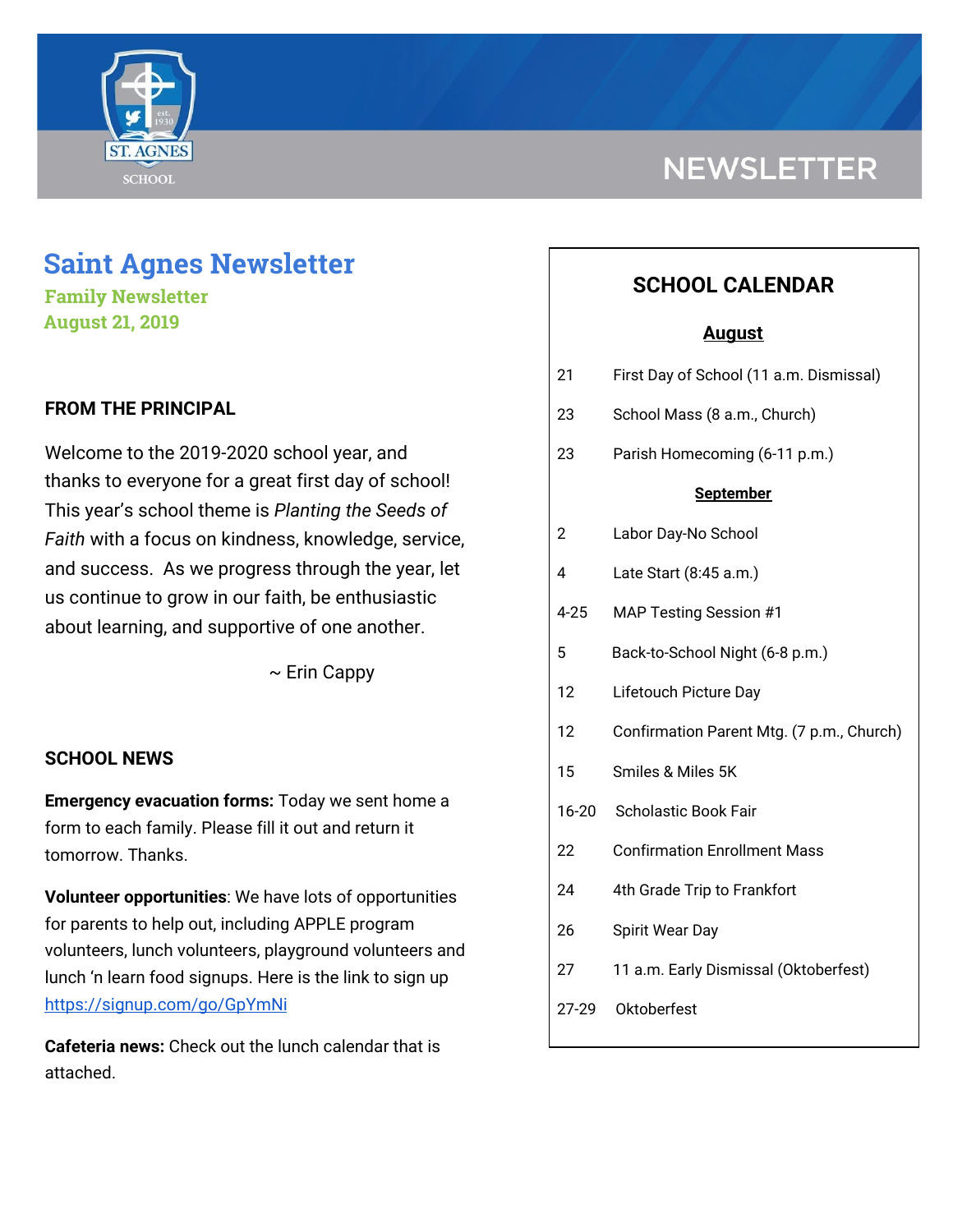#### **PTO NEWS**

**Box Tops for Education**: There are big changes to the program this year -- Box Tops are going digital! It's actually much easier than before... No more clipping! You just scan your receipt in the Box Tops app, and it finds the qualifying purchases and credits them immediately to St. Agnes. But don't throw away the ones you've been clipping! We can still send those in just like before. Bonus during the transition: most companies are allowing "double dipping," meaning that you can clip the traditional Box Top to send in, plus you can scan your receipt and get double credit for that purchase. They will gradually be phasing those out of the packages, and shifting to the blue "Scan Your Receipt" Box Tops that cannot be sent in. To get started, download the app here: <https://www.boxtops4education.com/>

**APPLE Volunteers:** The **APPLE** Program has been in place since 1999 and will return again this school year. For those of you unfamiliar with this program, APPLE stands for **A**ppreciative **P**arents **P**roviding **L**ittle **E**xtras. It is a volunteer program that parents sign up for to provide little treats for our teachers. It is especially for those parents who would like to help out with volunteer activities but are unable to sign up for most committees due to time constraints or because they are working. Sign Up [Here](https://signup.com/client/invitation2/secure/2909099/false#/invitation). If you have questions, please email Lynn Abeln at LynnAbeln5@gmail.com

#### **BOOSTERS NEWS**

**2019 Smiles & Miles 5K**: The 2019 "Smiles & Miles 5K Honoring Maria Schaffstein", hosted by Saint Agnes, will be held on Sunday, September 15<sup>th</sup>, 2019. The event will begin at 4:00 p.m. and is open to individuals of all ages and fitness levels. Our annual Katie Stewart Memorial Frog Hop will take place after the race and will be available to all children ages 6 and under. This special event is lots of fun for the little ones and has been very well received since it began in 2016! For those who would like to "stay behind" during the race or enjoy some friendly community time after the race, we will have food vendors and assorted drinks will also be available! Online registration information for the 5K can be found at [www.runningtime.net](http://www.runningtime.net/) The attachment with the newsletter provides more information.

#### **PARISH NEWS**

**The St. Agnes Parish Children's Choir**: Our season will officially begin with our first rehearsal on Tuesday, August 27. See attached information and permission slip for more details.

#### **Mission Statement of Saint Agnes School**

Saint Agnes School exists to provide excellence in Catholic education while inspiring and empowering our students to live the Gospel message of Jesus Christ. As compassionate and faithful Christians, we continue to pursue our spiritual journey, achieve our highest academic potential, and be stewards of the Catholic faith to others.